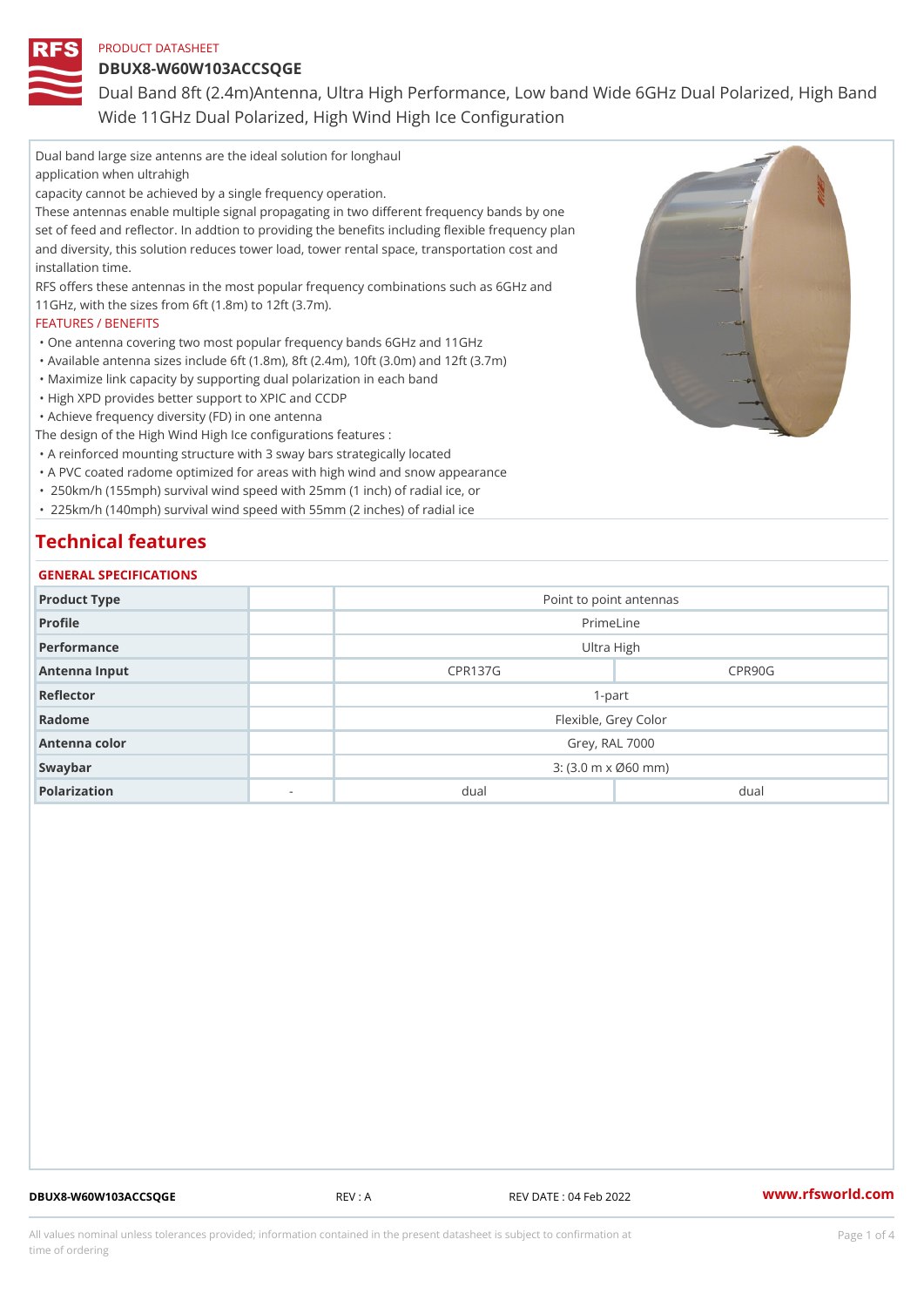## DBUX8-W60W103ACCSQGE

Dual Band 8ft (2.4m)Antenna, Ultra High Performance, Low band Wide Wide 11GHz Dual Polarized, High Wind High Ice Configuration

| ELECTRICAL SPECIFICATIONS                     |              |                                                                                                        |                                                                                                     |  |
|-----------------------------------------------|--------------|--------------------------------------------------------------------------------------------------------|-----------------------------------------------------------------------------------------------------|--|
| Frequency                                     | GHz          | $5.925 - 7.125$                                                                                        | $10.3 - 11.7$                                                                                       |  |
| Regulatory Compliance                         |              | ETSI EN 302217 R1 C3<br>US FCC cat 101A/74A<br>ACMA FX03-6B/6.7B<br>IC SRSP 305.9A/306.4A<br>ANATEL C2 | ETSI EN 302217 R1 C3<br>US FCC cat 101A<br>ACMA FX03-10A/11A<br>IC SRSP 310.5 / 310.7A<br>ANATEL C2 |  |
| Low band gain                                 | dBi          | 40.8                                                                                                   | 45.7                                                                                                |  |
| Mid band gain                                 | dBi          | 41.7                                                                                                   | 46.2                                                                                                |  |
| High band gain                                | dBi          | 42.3<br>46.6                                                                                           |                                                                                                     |  |
| $F/B$ ratio                                   | d B          | 72                                                                                                     | 75                                                                                                  |  |
| Max VSWR / RL                                 | $-$ (dB)     | 1.22(20)                                                                                               | 1.22(20)                                                                                            |  |
| P                                             | d B          | 45                                                                                                     | 45                                                                                                  |  |
| 3dB beamwidth                                 | degrees      | 1.3                                                                                                    | 0.8                                                                                                 |  |
| <b>XPD</b>                                    | d B          | 36                                                                                                     | 36                                                                                                  |  |
| Low - High Frequency Band<br>discrimination   | dB           | 40                                                                                                     |                                                                                                     |  |
| MECHANICAL SPECIFICATIONS                     |              |                                                                                                        |                                                                                                     |  |
| Diameter                                      | ft $(m)$     | 8(2.4)                                                                                                 |                                                                                                     |  |
| Elevation Adjustment                          | degrees      | ± 5                                                                                                    |                                                                                                     |  |
| Azimuth Adjustment                            | degrees      | ± 5                                                                                                    |                                                                                                     |  |
| Polarization Adjustment                       | degrees      | ± 5                                                                                                    |                                                                                                     |  |
| Mounting Pipe Diameter<br>minimum             | $mm$ (in)    | 114(4.5)                                                                                               |                                                                                                     |  |
| Mounting Pipe Diameter<br>$m$ a x i $m$ u $m$ | $mm$ (in)    | 114(4.5)                                                                                               |                                                                                                     |  |
| Approximate Weight                            | kg (1b)      | 180 (396)                                                                                              |                                                                                                     |  |
| Survival Windspeed                            | $km/h$ (mph) | 252 (155)                                                                                              |                                                                                                     |  |
| Operational Windspeed                         | $km/h$ (mph) | 190 (118)                                                                                              |                                                                                                     |  |
| <b>STRUCTURE</b>                              |              |                                                                                                        |                                                                                                     |  |
| Radome Material                               |              | PVC coated fabric                                                                                      |                                                                                                     |  |
| FURTHER ACCESSORIES                           |              |                                                                                                        |                                                                                                     |  |
| optional Swaybar                              |              | 1: SMA-SK-60-3000A (3.0 m x Ø60 mm)                                                                    |                                                                                                     |  |
| Further Accessories                           |              | SMA-SKO-UNIVERSAL-L : Universal sway bar fixation                                                      |                                                                                                     |  |

DBUX8-W60W103ACCSQGE REV : A REV DATE : 04 Feb 2022 WWW.rfsworld.com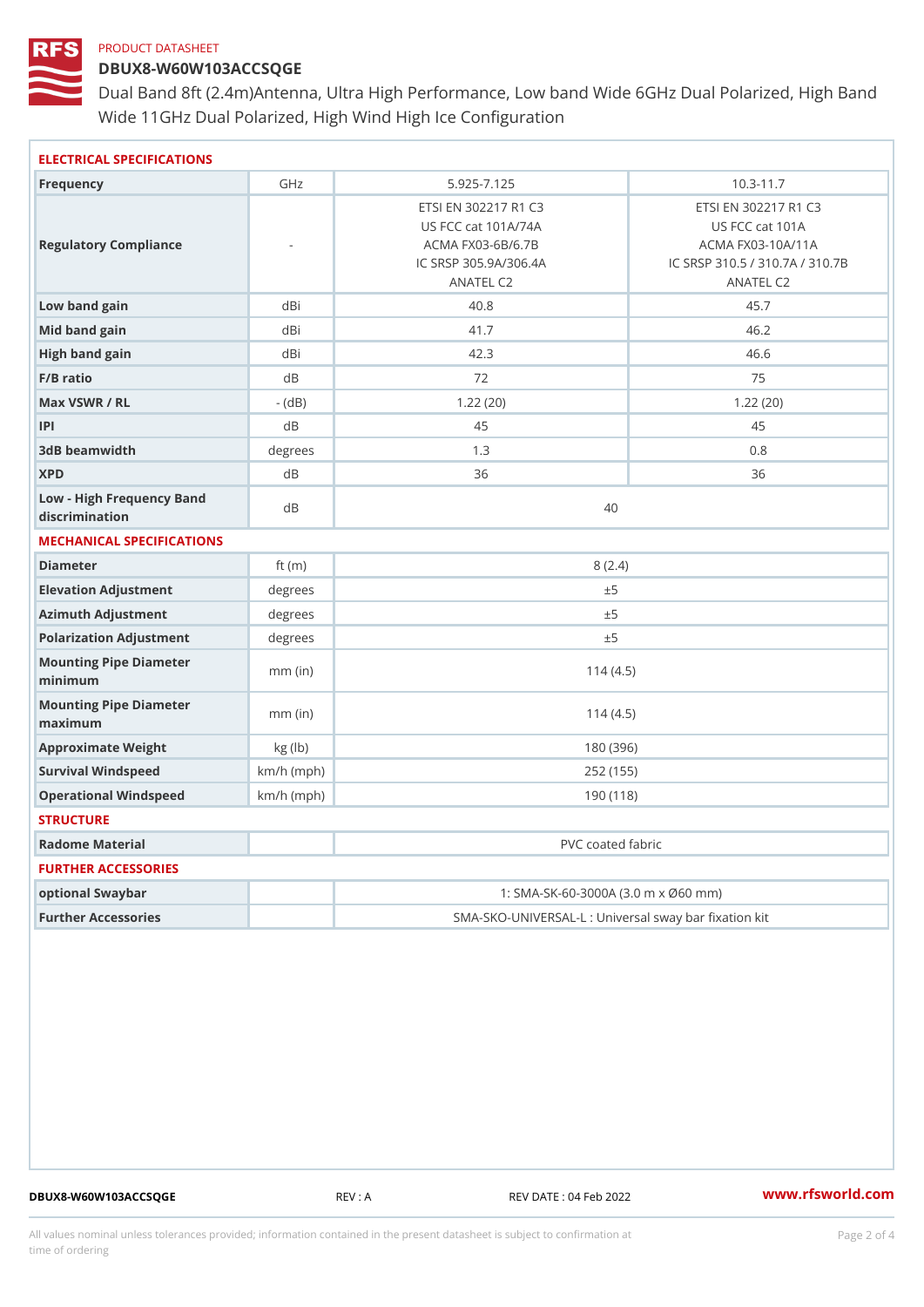### DBUX8-W60W103ACCSQGE

Dual Band 8ft (2.4m)Antenna, Ultra High Performance, Low band Wide Wide 11GHz Dual Polarized, High Wind High Ice Configuration

| MOUNTOUTLINE                                    |              |              |  |  |
|-------------------------------------------------|--------------|--------------|--|--|
| Dimension_A                                     | m m<br>(i n) | 2616 (103.4) |  |  |
| Dimension B                                     | m m<br>(i n) | 1450 (57.1)  |  |  |
| Dimension C                                     | m m<br>(i n) | 460 (18.1)   |  |  |
| Dim D-<br>$114$ m m (4.5 _ i r ) $\sqrt{$ imple | m m          | 190(7.5)     |  |  |
| Dimension_E                                     | m m<br>(i n) | 310(12.3)    |  |  |
| Dimension F                                     | m m<br>(in   | 1120(44.1)   |  |  |

#### WINDLOAD

| .                                                                                                                   |              |  |
|---------------------------------------------------------------------------------------------------------------------|--------------|--|
| Fs Side force<br>$max.$ @<br>survival wind $(\vert b)$<br>speed                                                     | 9922 (2222)  |  |
| Fa Axial force<br>$max.$ @<br>$S$ $\begin{bmatrix} 1 & 0 & 0 \\ 0 & 1 & 0 \\ 0 & 0 & 0 \end{bmatrix}$ (lp)<br>speed | 19344 (4333) |  |
| M Torque<br>$maximum$ $@$<br>survival wind<br>speed Nm ( $\begin{bmatrix} Nm \\ (lb \\ t) \end{bmatrix}$<br>$1b$ )  | 9313 (6875)  |  |
|                                                                                                                     |              |  |

External Document Links [RPE low band \(IQ-l](https://www.rfsworld.com/images/sma/rpe/dbux8/dbux8-w60w103a_l (5.925-7.125), 20201104.adf)ink format) [RPE low band \(PD](https://www.rfsworld.com/images/sma/rpe/dbux8/dbux8-w60w103a_l (5.925-7.125), 20201104.pdf)F-format) [RPE low band \(PATHL](https://www.rfsworld.com/images/sma/rpe/dbux8/dbux8-w60w103a_l (5.925-7.125), 20201104.txt)OSS-format) [RPE upper band \(IQ-](https://www.rfsworld.com/images/sma/rpe/dbux8/dbux8-w60w103a_u (10.3-11.7), 20201103.adf)link format) [RPE upper band \(PATHL](https://www.rfsworld.com/images/sma/rpe/dbux8/dbux8-w60w103a_u (10.3-11.7), 20201103.txt)OSS-format)

DBUX8-W60W103ACCSQGE REV : A REV DATE : 04 Feb 2022 WWW.rfsworld.com

All values nominal unless tolerances provided; information contained in the present datasheet is subject to Pcapgeling that i time of ordering